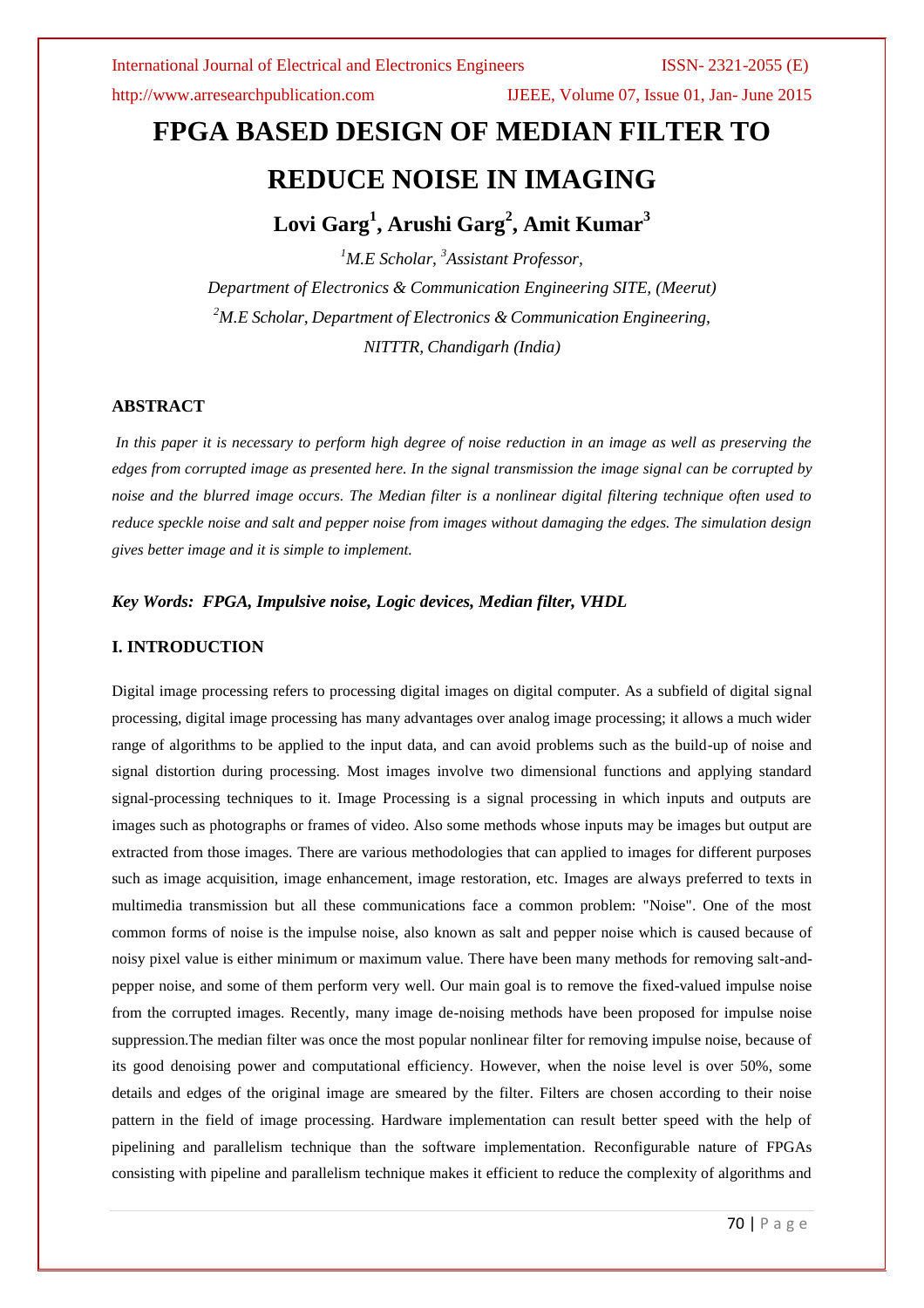### http://www.arresearchpublication.com IJEEE, Volume 07, Issue 01, Jan- June 2015

simplify the debugging and verification. In this paper, the algorithms of median are proposed in the means of hardware implementation for removal of impulse noise considering salt and pepper noise from images.

### **II.MEDIAN FILTER**

Median Filter is a spatial filtering operation, so it uses a 2-D mask that is applied to each pixel in the input image Its strength lies in its ability to filter out impulsive noise without destroying the properties of the underlying signal. It is used to remove defects and noise from pictures. Median filter is much less sensitive than the mean to extreme values (called outliers), therefore it is better without reducing the sharpness of the image and edge preserving nature. Edge detection typically is followed by linking algorithms designed to assemble edge pixels into meaningful edges or region boundaries. The FPGA and PLD's are rising applications in all fields of engineering because of their high speed parallel operations. This paper presents a fast and efficient processing architecture based on FPGA for the filtration of the impulsive noise. In noise filtering, the essential plan is a manner to preserve some desired signal selections whereas attenuating the noise. A block diagram of median filter is depicted in Figure 2.1.



### **Figure 2.1 Block Diagram of Median Filter**

Traditionally, the impulse noise is removed by a median filter which is the most popular nonlinear filter. To apply the mask means to center it in a pixel, evaluating the covered pixel brightness and determining which brightness value is the median value. The algorithm is: every pixel from the picture to be filtered is replaced by the median value of the neighbouring pixels. The picture is thus transformed by the median filter by another picture that has exactly the same size. For every pixel P of the input picture we first create a list of the 9 (3x3) pixels surrounding P. The 9 pixels are then sorted. The median value is the value located at the center of the sorted list. The pixel P in the filtered picture takes this median value. In our example the pictures are grayscale pictures, 8 bits per pixel. The pixel values are between 0 (black) and 255(white).



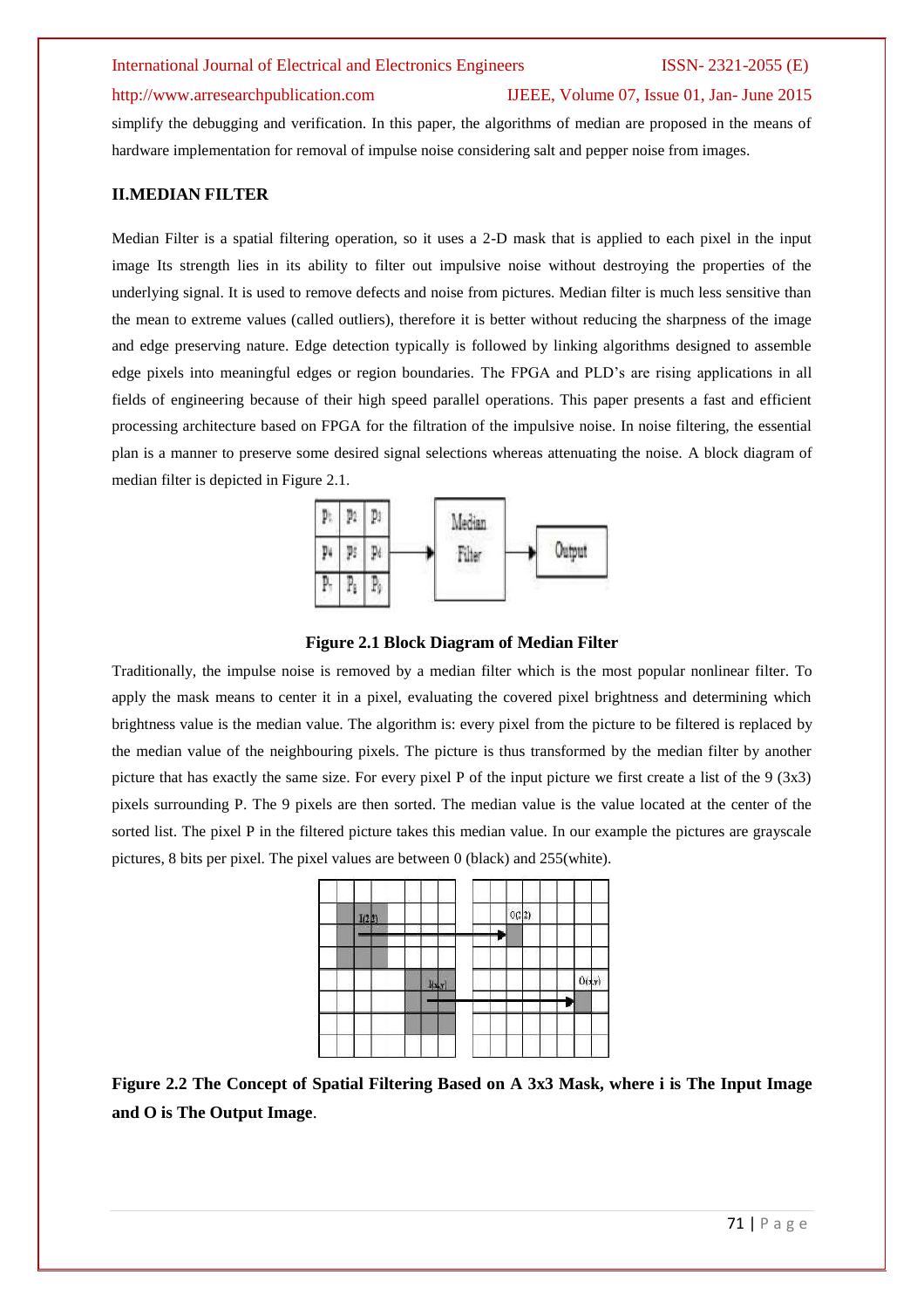### http://www.arresearchpublication.com IJEEE, Volume 07, Issue 01, Jan- June 2015

The median value is determined by placing the brightness in ascending order and selecting the centre value. The obtained median value will be the value for that pixel in the output image. The oldest sample is discarded, a new sample acquired, and the calculation repeats.

### **III. IMPULSIVE NOISE**

Noise is any undesirable signal. Noise is everywhere and thus we have to learn to live with it. Noise gets introduced into the data via any electrical system used for storage, transmission, and/or processing. In addition, nature will always plays a "noisy" trick or two with the data under observation. When encountering an image corrupted with noise you will want to improve its appearance for a specific application. The techniques applied are application-oriented. Also, the different procedures are related to the types of noise introduced to the image.

Impulse noise is caused by malfunctioning pixels in camera sensors, faulty memory locations in hardware, or transmission in a noisy channel. Two common types of impulse noise are the salt-and-pepper noise and the random-valued noise. For images corrupted by salt-and-pepper noise (respectively random-valued noise), the noisy pixels can take only the maximum and the minimum values (respectively any random value) in the dynamic range. There are many works on the restoration of images corrupted by impulse noise. The impulse noise produces fixed values in the pixels which are 0 (pepper noise) and 255 (salt noise). The aim of noise detection module is to detect the noise pixel with the help of threshold value. Each central pixel should be compared with predefined threshold values (Tl  $&$  T2) shown in Figure 3.



**Figure 3.1 Noise Detection Module**

The central pixel is considered to be noise free when its value between  $T1 \& T2$ , Otherwise it is considered as noisy pixel. Another block diagram of impulse noise removal by using FPGA embedded development kit Spartan 3 as shown in figure 3.2



**Figure 3.2 Block Diagram of Impulse Noise Removal**

### **IV. HARDWARE IMPLEMENTATION**

The VHDL coding of Median Filter and its FPGA implementation is done by Xilinx Synthesis Tool. The Xilinx Platform Studio (XPS) is that the event setting or interface used for developing with the hardware portion of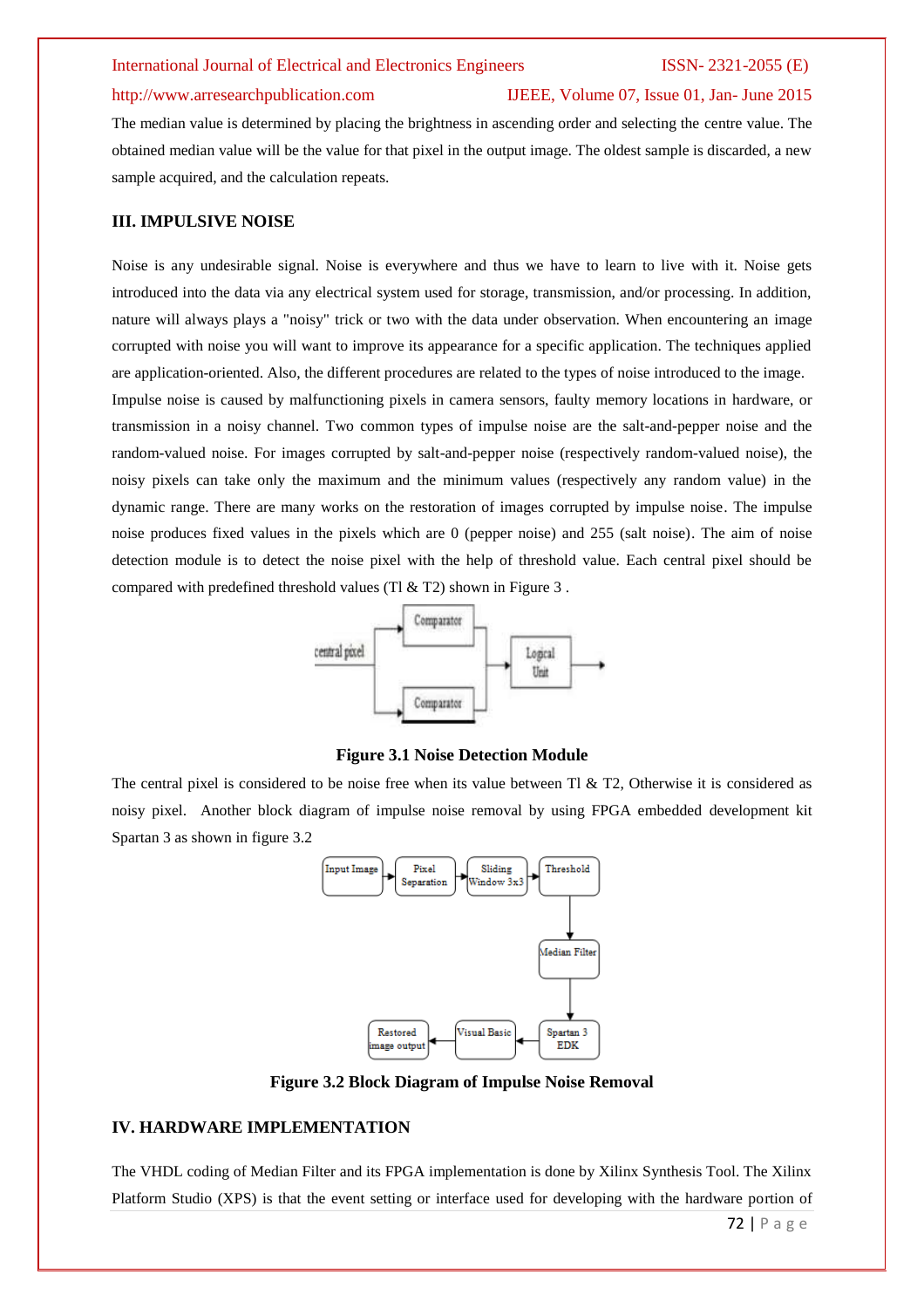### http://www.arresearchpublication.com IJEEE, Volume 07, Issue 01, Jan- June 2015

your Altera DE2 board system. DE2 board is part of the DE2 package in the Altera DE2 Development and education board. The DE2 board has many features that allow the user to implement a wide range of designed circuits, from simple circuits to various multimedia projects. The following hardware is provided on the DE2 board:

- Altera Cyclone II 2C35 FPGA device
- Altera Serial Configuration device EPCS16

• USB Blaster (on board) for programming and user API control; both JTAG and Active Serial etc.

In addition to these hardware features, the DE2 board has software support for standard I/O interfaces and a control panel facility for accessing various components. In order to use the DE2 board in this project, the user has to be familiar with the Xilinx software. To provide maximum flexibility for the user, all connections are made through the Cyclone II FPGA device. FPGA behaves like processor enforced there on throughout a Xilinx Field Programmable Gate Array (FPGA) device. Thus, the user can configure the FPGA to implement any system design.

### **V. SIMULATION RESULTS**

The VHDL coding of median filtering and its FPGA implementation is done by Xilinx Synthesis Tool. Simulation result for median filter is shown below.

|                      |            | 95.1376                                                                                                                               |
|----------------------|------------|---------------------------------------------------------------------------------------------------------------------------------------|
| Note:                | Wet        | <b>OKON</b><br>600mg<br><b>HOLD</b><br>(500m)<br>1,400 m<br>1,00 m<br><b>ROY</b><br><b>COMMUNITY</b><br><b>PS Str</b><br>$-1.1 - 1.1$ |
|                      |            |                                                                                                                                       |
|                      |            |                                                                                                                                       |
|                      |            |                                                                                                                                       |
|                      |            |                                                                                                                                       |
| <b>ITALIAN</b>       | иB.        |                                                                                                                                       |
| <b>CHICAGO</b><br>٠  | <b>Hat</b> | 38<br>es,<br>be)<br>541                                                                                                               |
| e trini<br>٠         | 145        | 255<br>cti.<br>50<br>36<br>30<br>33<br>x.<br>24                                                                                       |
| $\approx 0.000$<br>в | hа         | 囲<br>30<br>$\mathbf{U}$<br>я                                                                                                          |
| m                    |            |                                                                                                                                       |
|                      |            |                                                                                                                                       |
|                      |            |                                                                                                                                       |
|                      |            |                                                                                                                                       |
| в                    | n.         | a,                                                                                                                                    |
| ٠                    | 141        | ∾<br>ш<br>343                                                                                                                         |
|                      |            |                                                                                                                                       |
|                      |            |                                                                                                                                       |

**Figure 4.1: Simulation result for Data unit of Median Filter**

### **VI. CONCLUSION**

We have presented a novel method for median filtering using FPGA. When the median filter is carried out in real time, the software implementation in general-purpose processors does not usually give good results due to their high computational cost (for sorting N pixels, the temporal complexity is O(N·log N), so the FPGAs are a good alternative (**F**ield **P**rogrammable **G**ate **A**rray -hardware) for median filtering.This paper gives a good description of median filtering FPGA implementation of median filter using VHDL and the sort hardware accelerator made the computation easy, fast and efficient.

### **V. ACKNOWLEDGEMENT**

The authors would also like to thank **Mr. Pavan Chauhan** for their inspirations and support throughout this research work.